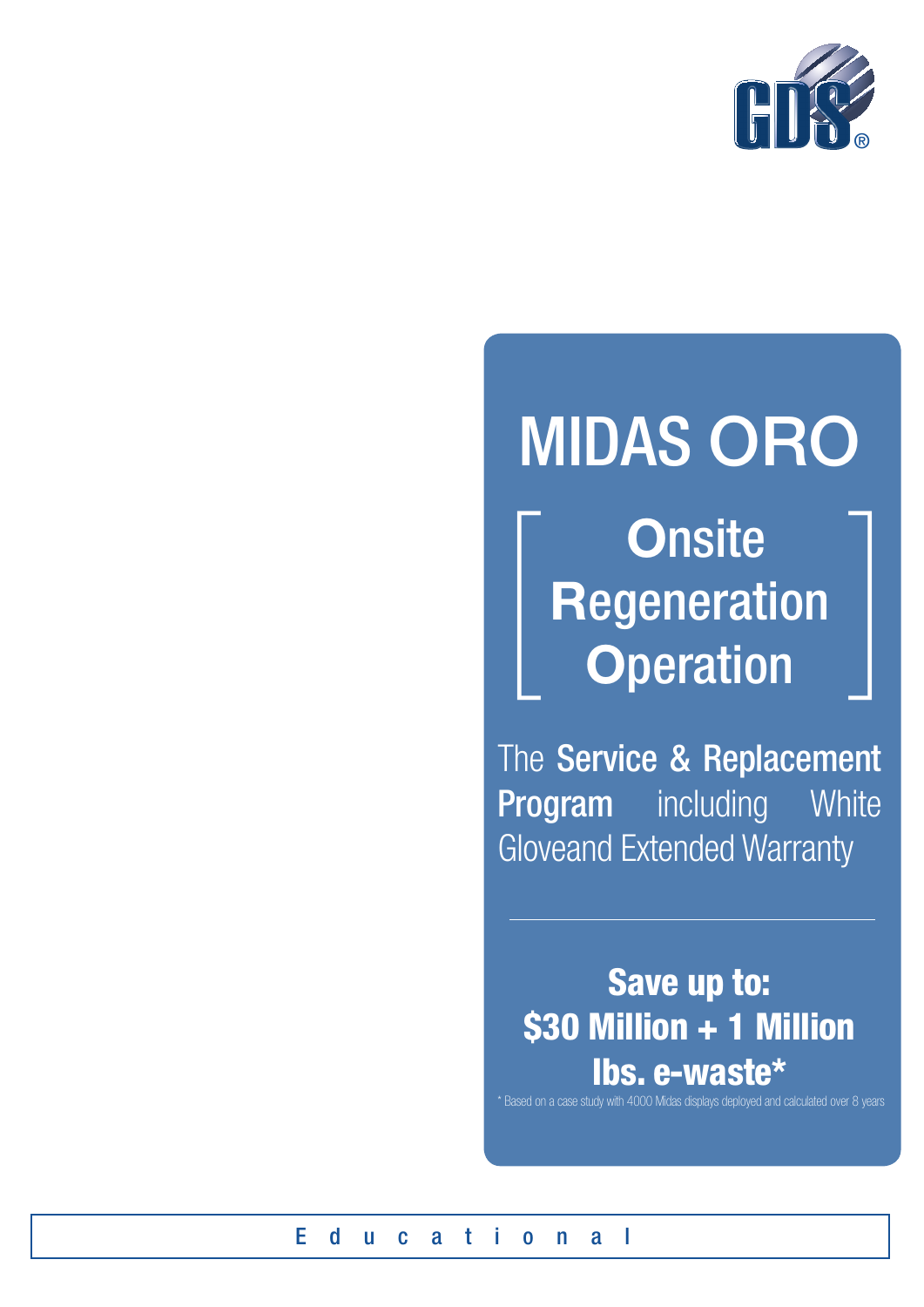## **Overview**

Over the past 15 years, GDS has worked hard to provide to its customers the bestin- class outdoor displays for Digital Signage.

The GDS' Midas display in the long-term remains compelling, underpinned by the strength of its specialized architecture designed to withstand the worst outdoor conditions and to provide an extended life of over 5 years.

The unique ability to cost-effectively 'renew' the display allowed its operation for over 10 years. In fact, for one of our large projects, Midas displays installed in 2009 have an extended operating life to 2025.

Having a large deployment, with more than 10 000 outdoor displays in the field, always allows room for improvements that elevate the reliability and streamline the organizational operations.

With a focus on innovation and with a disciplined execution, GDS, by listening to customers, has shaped a proposal that creates meaningful long-term value for the customer and a significant cost savings of millions of usd, together with a greener and streamlined process.

# Significant reduction of field repair costs

GDS has worked in four directions to reduce maintenance costs:

- 1. Provide extended warranties and dedicated field service
- 2. Optimize logistics and freight costs
- 3. Reuse materials and components efficiently
- 4. Allow for the depreciation of the cost of replaced field displays lowering operating costs

In order to achieve the best match of the above points, GDS can swap the complete display in order to rework it in the GDS factory, which will allow the highest reuse of materials.

In order to make this repair depreciable across several years, it is possible to restore the swapped display making it "as good as new" and so to extend its life of further 5 years.

Doing this should allow our customer to depreciate this replacement in 5 years.

# White Glove on All screens

GDS can provide a white glove service with warranty extension as described here. It will includes materials and field service repairs for route causes covered by GDS warranty.

GDS is able to manage preventive and corrective maintenance of the system through:

- Continuous, non-stop supervision and monitoring of anomalies thru the diagnostic system
- Quick response to requests through defined SLA in order to quarantee the MIDAS's continuous functioning
- Complete autonomy for every activity carried out
- Development of continuous improvement solutions

A more complete description of this service is available on request.





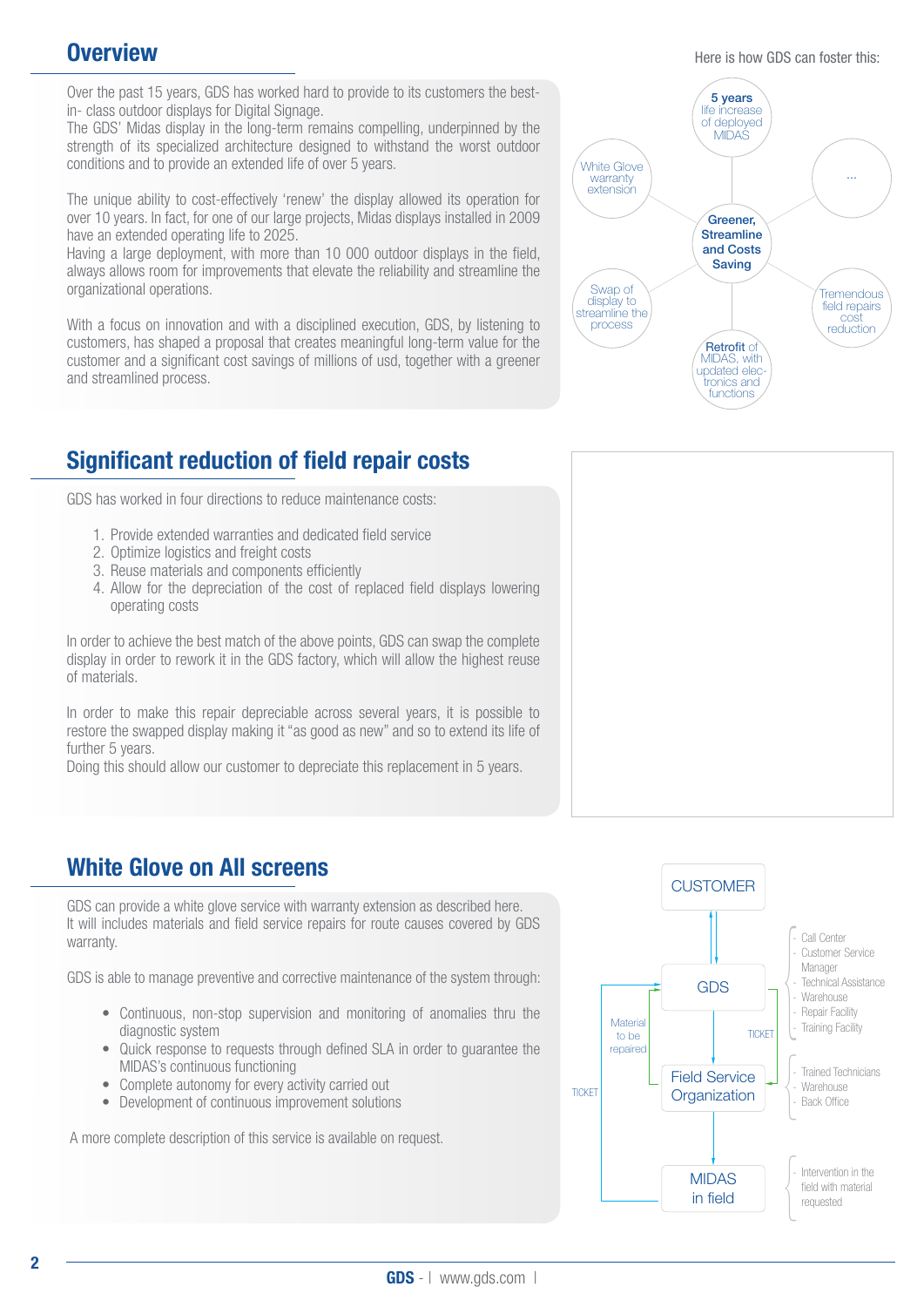# Full Display Refurbishment

5 years life increase of deployed MIDAS. As the displays, and in particular the LCD backlights, reach its intended life of 5 years , the opportunity to 'renew' the display exists. GDS proposes to provide a renewal of existing displays in the field that would provide the customer with essentially a "as good as new" display along with a "warranty reset" (the warranty and optionally the white glove service will start and cost as for a new product). This display can in turn be amortized for an additional 5 period of time as the life increase will be of 5 years. The refurbishment will check and where necessary restore the following components:

- a) Backlight with a minimum brightness of the original one
- b) Electronics and fans
- c) LCD and/or Glass

The cost for this refurbishment would encompass shipment and display swap, along with essentially an "as good as new display" The cost includes:

- a. Renewal Display with Upgrade to last achievable Midas generation
- b. Dismounting installed MIDAS display
- c. Installation of the renewed display
- d. Firmware update if necessary
- e. Field service labor and freight

#### Retrofit of Midas by updating the electronic with new functionalities

The flexibility of the current MIDAS allows an easy retrofit of the installed base with new, more modern and state-of-the-art device, without the need to fully replace the display.

It is also possible to update to the latest configuration of features and the addition of dedicated wireless diagnostic communication channel and portal to ensure all parameters are being monitored.

By using an updated configuration, it is also possible to reduce the number of cables, change the video chain and/or change the media player.

# Greener, Streamline and Costs Saving

In summary, GDS is committed to remaining a strong partner to its customers by offering the best cost-effective replacement program to extend the life of the existing MIDAS deployments, providing greater resources to support service and to provide the next generation outdoor display architecture.

This program is also more environmentally friendly as it recycles and reuses most of the installed displays parts, while smart managing the power consumption for its reduction.

By providing customers with an avenue to refresh the existing field displays in the most cost-effective manner, reduce ongoing operational costs, provide extended life, transfer the risk of future issues and service resources to GDS through an extended warranty while at the same time begin moving to a new, more advanced architecture, total cost of ownership and ongoing operational costs will be significantly reduced.